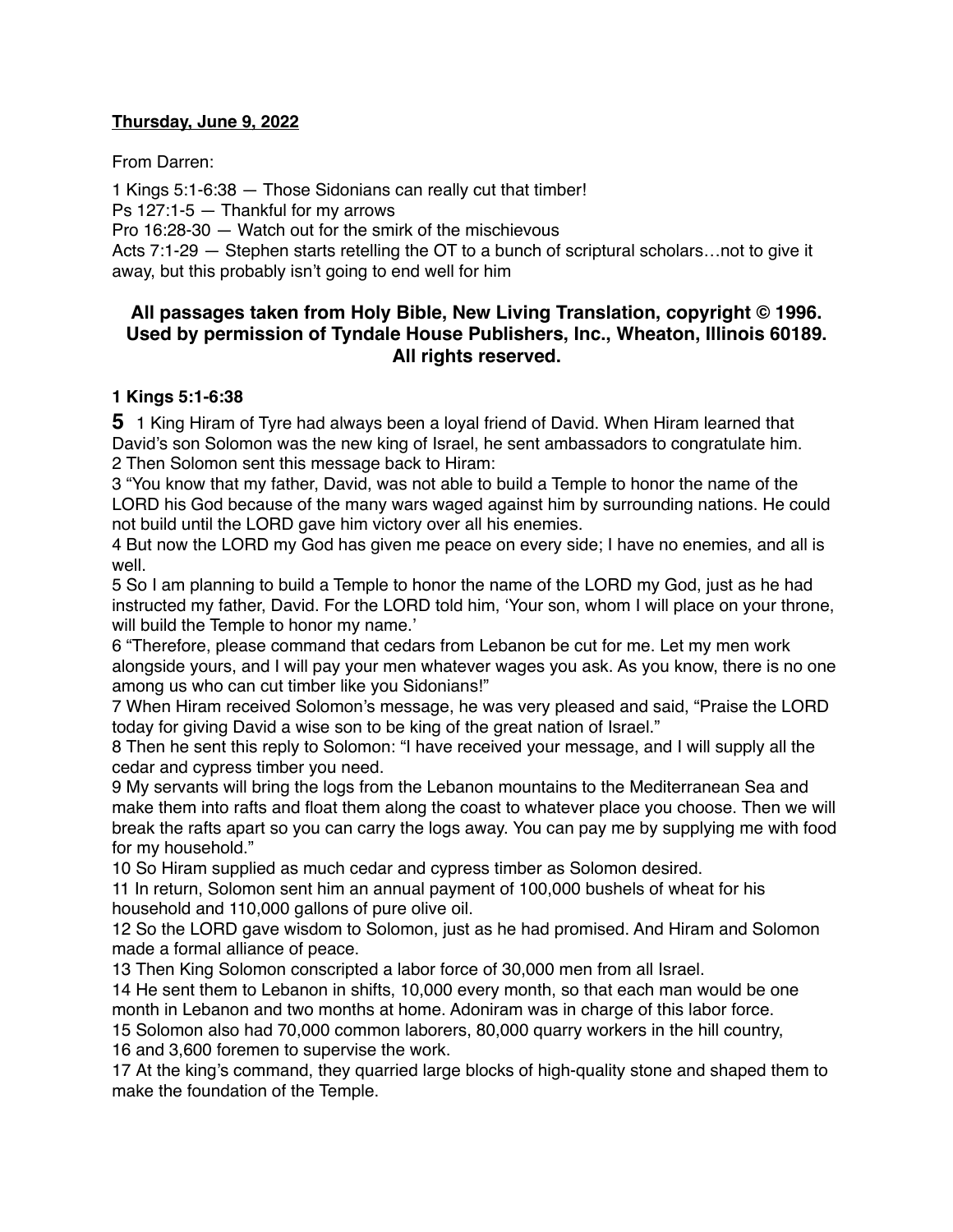18 Men from the city of Gebal helped Solomon's and Hiram's builders prepare the timber and stone for the Temple.

**6** 1 It was in midspring, in the month of Ziv, during the fourth year of Solomon's reign, that he began to construct the Temple of the LORD . This was 480 years after the people of Israel were rescued from their slavery in the land of Egypt.

2 The Temple that King Solomon built for the LORD was 90 feet long, 30 feet wide, and 45 feet high.

3 The entry room at the front of the Temple was 30 feet wide, running across the entire width of the Temple. It projected outward 15 feet from the front of the Temple.

4 Solomon also made narrow recessed windows throughout the Temple.

5 He built a complex of rooms against the outer walls of the Temple, all the way around the sides and rear of the building.

6 The complex was three stories high, the bottom floor being 7 feet wide, the second floor 9 feet wide, and the top floor 10 feet wide. The rooms were connected to the walls of the Temple by beams resting on ledges built out from the wall. So the beams were not inserted into the walls themselves.

7 The stones used in the construction of the Temple were finished at the quarry, so there was no sound of hammer, ax, or any other iron tool at the building site.

8 The entrance to the bottom floor was on the south side of the Temple. There were winding stairs going up to the second floor, and another flight of stairs between the second and third floors.

9 After completing the Temple structure, Solomon put in a ceiling made of cedar beams and planks.

10 As already stated, he built a complex of rooms along the sides of the building, attached to the Temple walls by cedar timbers. Each story of the complex was 7 feet high.

11 Then the LORD gave this message to Solomon:

12 "Concerning this Temple you are building, if you keep all my decrees and regulations and obey all my commands, I will fulfill through you the promise I made to your father, David. 13 I will live among the Israelites and will never abandon my people Israel."

14 So Solomon finished building the Temple.

15 The entire inside, from floor to ceiling, was paneled with wood. He paneled the walls and ceilings with cedar, and he used planks of cypress for the floors.

16 He partitioned off an inner sanctuary—the Most Holy Place—at the far end of the Temple. It was 30 feet deep and was paneled with cedar from floor to ceiling.

17 The main room of the Temple, outside the Most Holy Place, was 60 feet long.

18 Cedar paneling completely covered the stone walls throughout the Temple, and the paneling was decorated with carvings of gourds and open flowers.

19 He prepared the inner sanctuary at the far end of the Temple, where the Ark of the LORD 's Covenant would be placed.

20 This inner sanctuary was 30 feet long, 30 feet wide, and 30 feet high. He overlaid the inside with solid gold. He also overlaid the altar made of cedar.

21 Then Solomon overlaid the rest of the Temple's interior with solid gold, and he made gold chains to protect the entrance to the Most Holy Place.

22 So he finished overlaying the entire Temple with gold, including the altar that belonged to the Most Holy Place.

23 He made two cherubim of wild olive wood, each 15 feet tall, and placed them in the inner sanctuary.

24 The wingspan of each of the cherubim was 15 feet, each wing being 7 feet long.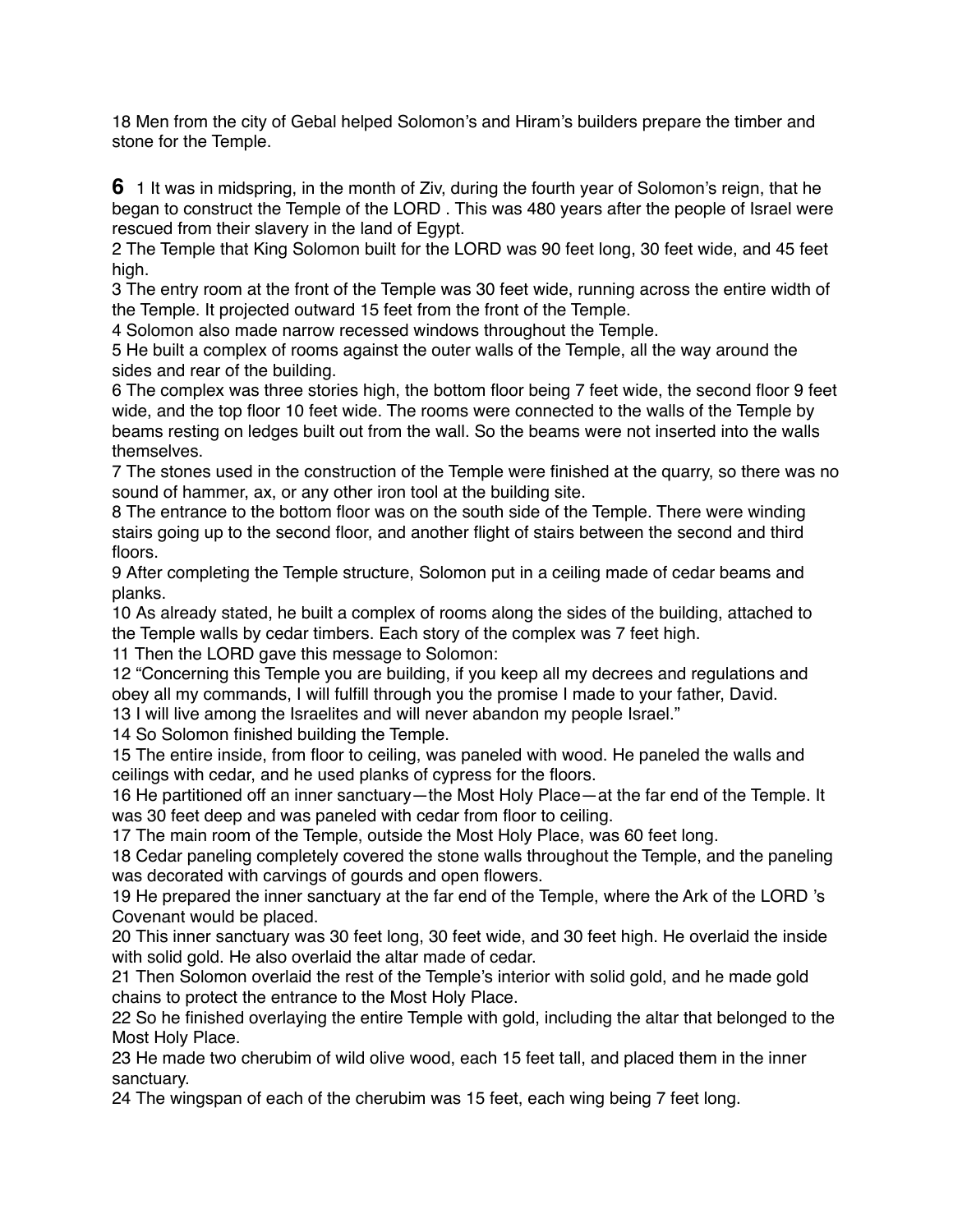25 The two cherubim were identical in shape and size;

26 each was 15 feet tall.

27 He placed them side by side in the inner sanctuary of the Temple. Their outspread wings reached from wall to wall, while their inner wings touched at the center of the room.

28 He overlaid the two cherubim with gold. 29 He decorated all the walls of the inner sanctuary and the main room with carvings of cherubim, palm trees, and open flowers.

30 He overlaid the floor in both rooms with gold.

31 For the entrance to the inner sanctuary, he made double doors of wild olive wood with fivesided doorposts.

32 These double doors were decorated with carvings of cherubim, palm trees, and open flowers. The doors, including the decorations of cherubim and palm trees, were overlaid with gold.

33 Then he made four-sided doorposts of wild olive wood for the entrance to the Temple. 34 There were two folding doors of cypress wood, and each door was hinged to fold back upon itself.

35 These doors were decorated with carvings of cherubim, palm trees, and open flowers—all overlaid evenly with gold.

36 The walls of the inner courtyard were built so that there was one layer of cedar beams between every three layers of finished stone.

37 The foundation of the LORD 's Temple was laid in midspring, in the month of Ziv, during the fourth year of Solomon's reign.

38 The entire building was completed in every detail by midautumn, in the month of Bul, during the eleventh year of his reign. So it took seven years to build the Temple.

# **Psalm 127:1-5**

**127** 1 Unless the LORD builds a house, the work of the builders is wasted. Unless the LORD protects a city, guarding it with sentries will do no good.

2 It is useless for you to work so hard from early morning until late at night, anxiously working for food to eat; for God gives rest to his loved ones.

3 Children are a gift from the LORD ; they are a reward from him.

4 Children born to a young man are like arrows in a warrior's hands.

5 How joyful is the man whose quiver is full of them! He will not be put to shame when he confronts his accusers at the city gates.

# **Proverbs 16:28-30**

**16** 28 A troublemaker plants seeds of strife; gossip separates the best of friends. 29 Violent people mislead their companions, leading them down a harmful path. 30 With narrowed eyes, people plot evil; with a smirk, they plan their mischief.

# **Acts 7:1-29**

**7** 1 Then the high priest asked Stephen, "Are these accusations true?"

2 This was Stephen's reply: "Brothers and fathers, listen to me. Our glorious God appeared to our ancestor Abraham in Mesopotamia before he settled in Haran.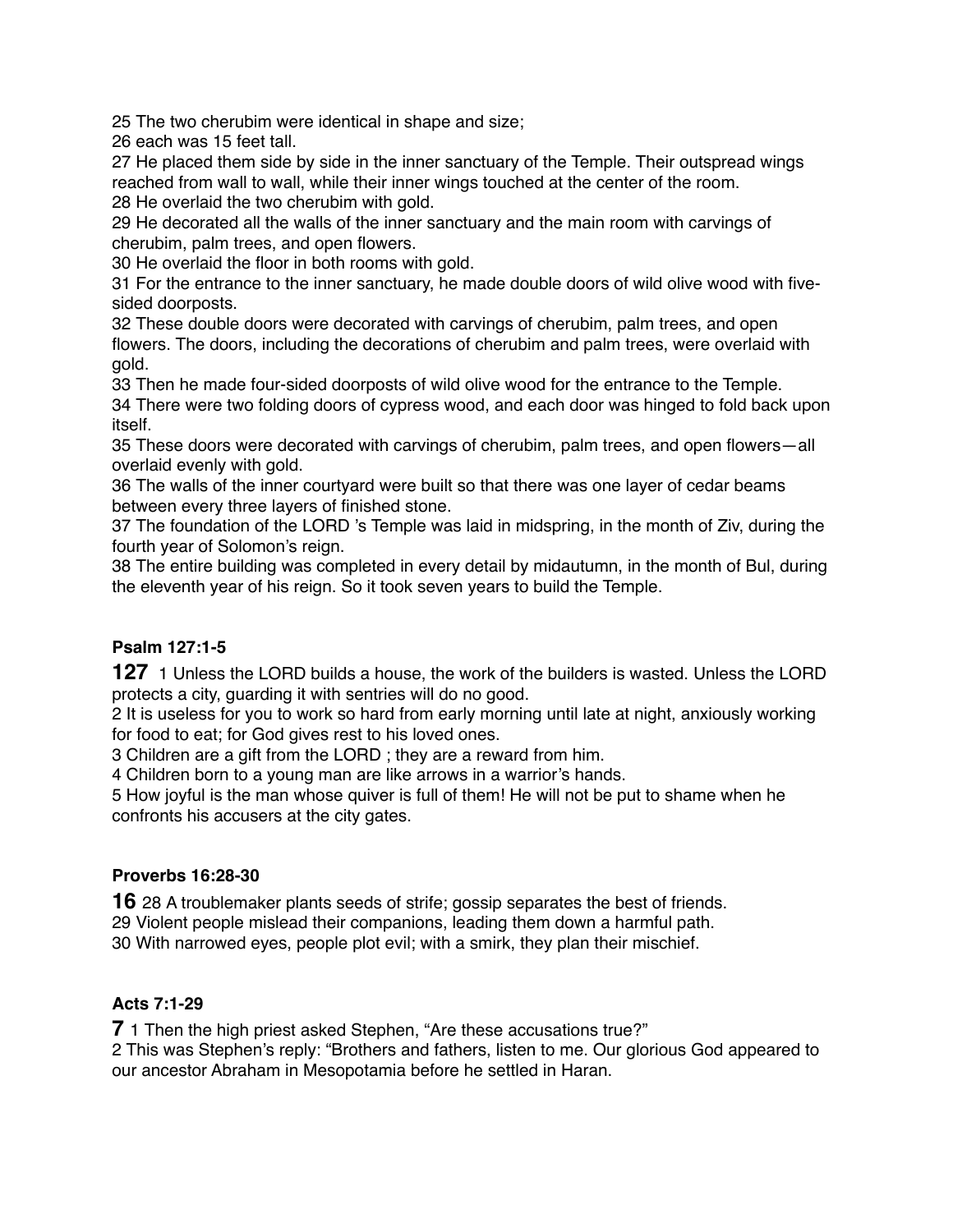3 God told him, 'Leave your native land and your relatives, and come into the land that I will show you.'

4 So Abraham left the land of the Chaldeans and lived in Haran until his father died. Then God brought him here to the land where you now live.

5 "But God gave him no inheritance here, not even one square foot of land. God did promise, however, that eventually the whole land would belong to Abraham and his descendants—even though he had no children yet.

6 God also told him that his descendants would live in a foreign land, where they would be oppressed as slaves for 400 years.

7 'But I will punish the nation that enslaves them,' God said, 'and in the end they will come out and worship me here in this place.'

8 "God also gave Abraham the covenant of circumcision at that time. So when Abraham became the father of Isaac, he circumcised him on the eighth day. And the practice was continued when Isaac became the father of Jacob, and when Jacob became the father of the twelve patriarchs of the Israelite nation.

9 "These patriarchs were jealous of their brother Joseph, and they sold him to be a slave in Egypt. But God was with him

10 and rescued him from all his troubles. And God gave him favor before Pharaoh, king of Egypt. God also gave Joseph unusual wisdom, so that Pharaoh appointed him governor over all of Egypt and put him in charge of the palace.

11 "But a famine came upon Egypt and Canaan. There was great misery, and our ancestors ran out of food.

12 Jacob heard that there was still grain in Egypt, so he sent his sons—our ancestors—to buy some.

13 The second time they went, Joseph revealed his identity to his brothers, and they were introduced to Pharaoh.

14 Then Joseph sent for his father, Jacob, and all his relatives to come to Egypt, seventy-five persons in all.

15 So Jacob went to Egypt. He died there, as did our ancestors.

16 Their bodies were taken to Shechem and buried in the tomb Abraham had bought for a certain price from Hamor's sons in Shechem.

17 "As the time drew near when God would fulfill his promise to Abraham, the number of our people in Egypt greatly increased.

18 But then a new king came to the throne of Egypt who knew nothing about Joseph.

19 This king exploited our people and oppressed them, forcing parents to abandon their newborn babies so they would die.

20 "At that time Moses was born—a beautiful child in God's eyes. His parents cared for him at home for three months.

21 When they had to abandon him, Pharaoh's daughter adopted him and raised him as her own son.

22 Moses was taught all the wisdom of the Egyptians, and he was powerful in both speech and action.

23 "One day when Moses was forty years old, he decided to visit his relatives, the people of Israel.

24 He saw an Egyptian mistreating an Israelite. So Moses came to the man's defense and avenged him, killing the Egyptian.

25 Moses assumed his fellow Israelites would realize that God had sent him to rescue them, but they didn't.